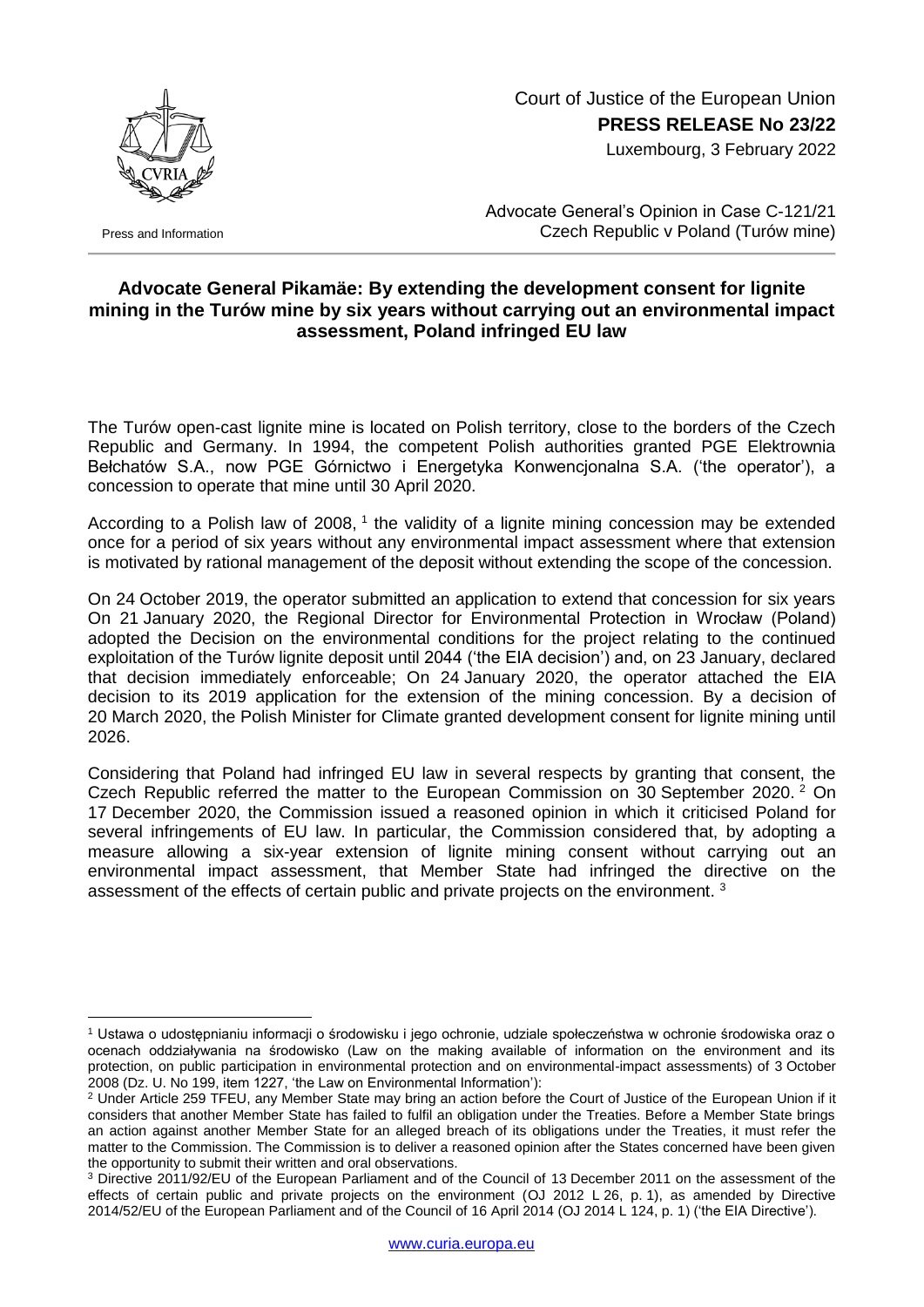Taking the view that Poland had infringed EU law, 4 the Czech Republic brought an action for failure to fulfil obligations,  $5$  on 26 February 2021, before the Court of Justice  $6$ 

In today's Opinion, Advocate General Priit Pikamäe first observes that the subject matter of the dispute in the present case should be limited, in principle, to the existing legislative and administrative circumstances when the matter was brought before the Commission by the Czech Republic. That does not rule out the possibility of certain facts occurring after that date from also being considered relevant. However, in accordance with the Court's case-law, the taking into consideration of subsequent facts is only exceptionally possible, that is to say where those facts are of the same nature as the conduct complained of or where they do not substantially alter the essence of the matter complained of.

Next, **as regards the extension, for a period of six years, of the lignite mining consent without carrying out an environmental impact assessment,** the Advocate General examines whether a Member State may, through legislation, permit the relevant authorities to refrain from taking a series of administrative measures relating to consent for mining projects. He notes in that regard that **mining activities taking place over a surface area similar to that of the Turów mine present, by their nature, a risk of notable environmental affects and must necessarily be subject to an assessment of their environmental effects**. Furthermore, the EIA Directive does not merely impose a requirement to carry out an environmental impact assessment when the *initial* consent for a project must be given, but also applies to *certain related decisions*. The Advocate General infers that a single extension by six years of a mining consent constitutes a project requiring an assessment of its environmental effects. Therefore, since the **Polish provisions** have the effect of 'generally and definitively exempting' all mining from the requirement to be subject to an 'impact study', without duly taking account of the characteristics inherent in each project, which are likely to have significant effects on the environment, they **should be regarded as incompatible with the requirements arising from the EIA Directive.** Furthermore, according to the Advocate General**, the Polish legislation infringes the procedural requirements <sup>7</sup> concerning environmental impact assessments**. Finally, he notes that the **legislative amendments adopted in July 2021**, under which in the future the single six-year extension of the validity of a lignite mining concession will not be possible if a prior environmental impact assessment has not been carried out, **cannot be taken into account in the present proceedings** without unduly altering the subject matter of the dispute.

**As regards the failure to publish the consent for lignite mining until 2026 and to communicate it to the Czech Republic in a comprehensible form**, the Advocate General considers that, in so far as the purpose of the disclosure requirements is to permit effective remedies in respect of the decisions concerned, **the information made available to the public and the authorities of the neighbouring Member States, which are affected by the environmental consequences of a specific project, must be complete and comprehensible**.

1

<sup>4</sup> Directive 2000/60/EC of the European Parliament and of the Council of 23 October 2000 establishing a framework for Community action in the field of water policy (OJ 2000 L 327, p. 1), Directive 2003/4/EC of the European Parliament and of the Council of 28 January 2003 on public access to environmental information and repealing Council Directive 90/313/EEC (OJ 2003 L 41, p. 26), and the principle of sincere cooperation referred to in Article 4(3) TEU.

<sup>&</sup>lt;sup>5</sup> It is very rare that a Member State brings an action for failure to fulfil obligations against another Member State. This is the ninth such action in the history of the Court (for the first six see [PR No 131/12,](https://curia.europa.eu/jcms/upload/docs/application/pdf/2012-10/cp120131en.pdf) for the seventh, [PR No 75/19,](https://curia.europa.eu/jcms/upload/docs/application/pdf/2019-06/cp190075en.pdf) and for the eighth, [PR No 9/20\)](https://curia.europa.eu/jcms/upload/docs/application/pdf/2020-01/cp200009en.pdf).

 $6$  Pending delivery of the judgment closing the proceedings in Case C-121/21 ('the final judgment'), the Czech Republic asked the Court, in the context of interim proceedings (Case C-121/21 R), to order that the Republic of Poland immediately cease lignite mining activities at the Turów mine. By her order of 21 May 2021 ('the interim order', see also [PR No 89/21\)](https://curia.europa.eu/jcms/upload/docs/application/pdf/2021-05/cp210089en.pdf), the Vice-President of the Court granted the request of the Czech Republic until delivery of the final judgment. Considering that the Republic of Poland failed to fulfil its obligations under that order, the Czech Republic, on 7 June 2021, filed an application seeking that Poland be ordered to pay a daily penalty payment of €5 000 000 to the EU budget for failure to fulfil its obligations. Poland, for its part, filed an application for cancellation of the interim order. By her order of 20 September 2021 (see also [PR No 159/21\)](https://curia.europa.eu/jcms/upload/docs/application/pdf/2021-09/cp210159en.pdf), the Vice-President of the Court dismissed Poland's application and ordered it to pay the Commission a penalty payment of €500 000 per day, from the date of notification of that order to Poland until that Member State complies with the interim order.

 $<sup>7</sup>$  This concerns, in particular, the obligation for the developer to draw up and submit an assessment report, the obligation</sup> to consult authorities likely to be concerned by the project and to ensure that the public has access to information relating to the project, including the decision-making process.